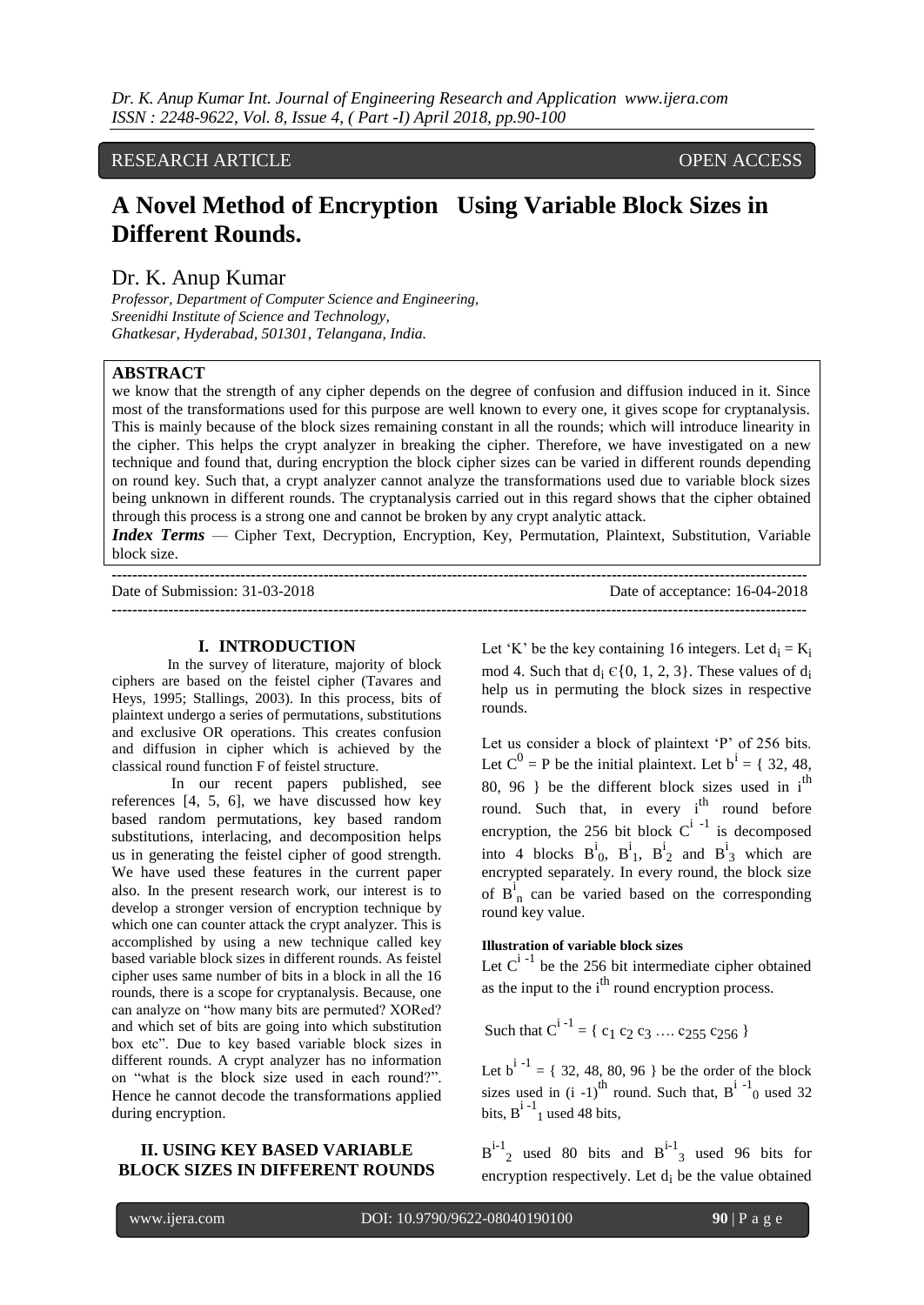from the key for the  $i<sup>th</sup>$  round. Now using the value  $d_i$ , permute the block sizes in  $b_{i-1}$  to get the new block sizes order  $b^i$  to be used in  $i^{\text{th}}$  round. See algorithm (*IV. h*).

Let the b<sup>i</sup> obtained through this process be  $b^i = \{96,$ 80, 48, 32 }. Therefore, we notice that in  $(i -1)$ <sup>th</sup> round  $B^{i-1}$ <sub>0</sub> block had 32 bits for encryption

whereas; in  $i^{\text{th}}$  round  $B^i$ <sub>0</sub> block has 92 bits for encryption. Similarly, block sizes of  $B^i_1$ ,  $B^i_2$  and  $B^i$ encryption. Similarly, block sizes of  $B_1$ ,  $B_2$  and  $B_3$  will also vary in i<sup>th</sup> round when compared with block sizes of  $B^{i-1}$ ,  $B^{i-1}$  and  $B^{i-1}$  of the previous (i -1)<sup>th</sup> round. Therefore, through this process, we are actually introducing greater confusion and nonlinearity in the process of encryption which enables us in counter attacking the crypt analyzer.

Let  $K_{i-1}$  = 56;  $i$  is  $\%$  4 = 0;  $b^{i-1}$  = { 32, 48, 80, 96 }; m= $K_{i-1}$ %2; order for d<sub>i</sub><sup>th</sup> block=left to right if m=0 otherwise from right to left; order for next block if from right to left and vise versa for remaining blocks in cyclic fashion.



# $Fig. 01$

Let  $K_i = 58$ ;  $d_i = K_i$  % 4 = 2;  $b^i = \{96, 80, 48, 32\}$ ; m= $K_i$  %2; order

for  $d_i$ <sup>th</sup> block= left to right if m=0 otherwise from right to left;

order for next block is from right to left and vise versa for remaining blocks in cyclic fashion.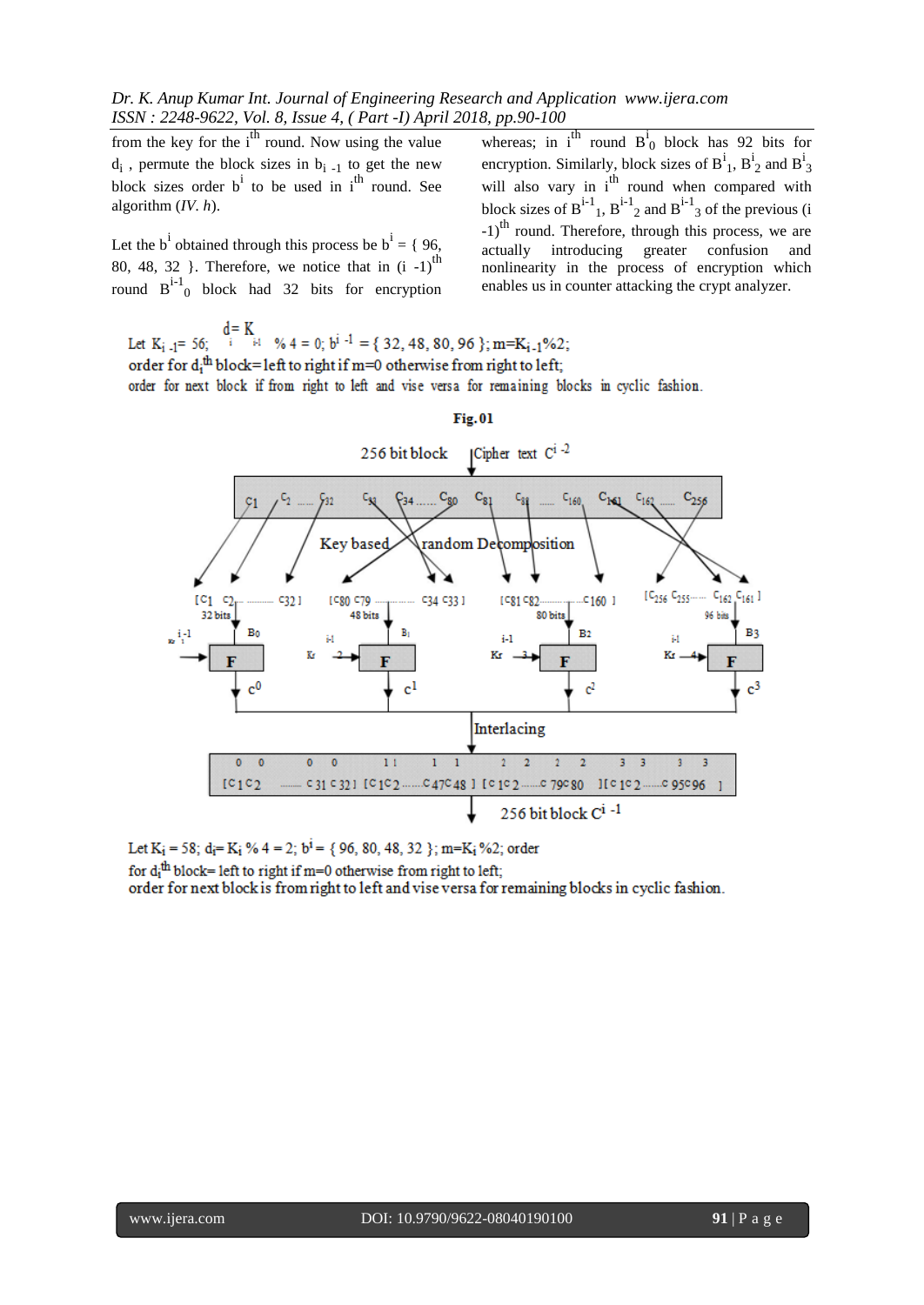

Variable block sizes in two consecutive rounds during encryption.

The corresponding variable block sizes and its related operations during decryption in i<sup>th</sup> round and  $(i-1)$ <sup>th</sup> round is demonstrated in the following diagrams.

**Fig.03** 



Decryption in i<sup>th</sup> round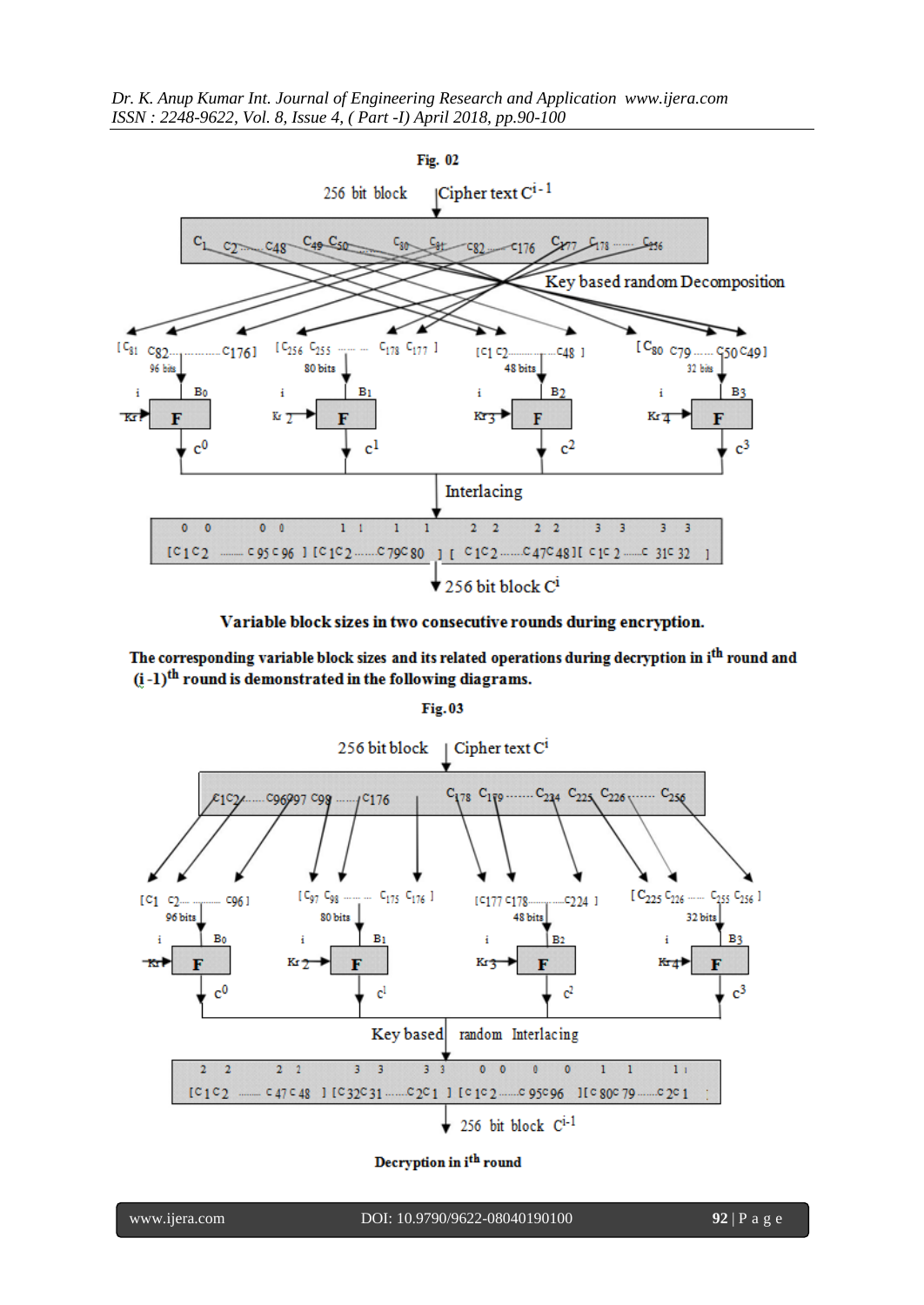*Dr. K. Anup Kumar Int. Journal of Engineering Research and Application www.ijera.com ISSN : 2248-9622, Vol. 8, Issue 4, ( Part -I) April 2018, pp.90-100*





#### **III. DEVELOPMENT OF CIPHER**

Let us consider a block of plaintext  $\langle P \rangle$  consisting of 32 characters. By representing each character with 8 bits, we get a block of plaintext of 256 bits and denote them as  $C^0$ .

Let  $K'$  be the key containing 16 integers. Then the 8 bit binary equivalent of these integers will give us a block of 128 bit key represented as 'k'.

Let  $b^0 = \{32, 48, 80, 96\}$  be the initial order of block sizes.

Let  $d_i = K_i \text{ mod } 4$ .

Using the algorithm ( $IV.h$ ). Permute b<sup>0</sup> to get the new order of block sizes to be used in respective rounds and denote them as  $b^1 b^2 b^3 \dots b^{16}$ . Next, generate the respective round keys. Consider i<sup>th</sup> round and let  $i = 1$ .

Then the first block key of round 1 contains  $b<sup>1</sup><sub>1</sub>$ divided by 2 number of bits from 'k' and treat it as  $k_1$ .

The second block key of round 1 contains  $b^1_2$ divided by 2, number of bits from 'k' and treat it as  $k_2$ .

Similarly, we get two more block keys of round one as  $k_3$ ' and  $k_4$ '.

By performing the transformation on  $k_1$ ,  $k_2$ ,  $k_3$  and k<sup>4</sup> published in our previous paper, we get the final block keys of respective rounds. Treat them as  $\text{kr}^{1}_{1}$ ,  $\text{kr}^1_2$ ,  $\text{kr}^1_3$ ,  $\text{kr}^1_4$ . See reference [4] for these transformations.

As we use four different blocks  $B_0$ ,  $B_1$ ,  $B_2$ ,  $B_3$ during encryption,  $kr_1^1$ ,  $kr_2^1$ ,  $kr_3^1$ ,  $kr_4^1$  are used as the respective keys for these blocks.

Now decompose the plaintext  $C^0$  into four blocks B<sub>0</sub>, B<sub>1</sub>, B<sub>2</sub>, and B<sub>3</sub>. Start the process of decomposition beginning with  $(B_{di})^{th}$  block. Collect the bits from  $C^0$  in sequential manner and place them in  $B_{di}$  in respective order. The number of bits collected into the block  $B_{di}$  is equal to the block size denoted by  $b^1_{\text{di}}$ . Similarly, we get the other three variable size blocks of this round. See algorithm (*IV.e*) for key based random decomposition; fig 01and fig 02.

Let the blocks obtained after key based random decomposition be represented as  $B_{0}^{1}$ ,  $B_{1}^{1}$ ,  $B_{2}^{1}$ , and  $B^1_3$ . Therefore, Let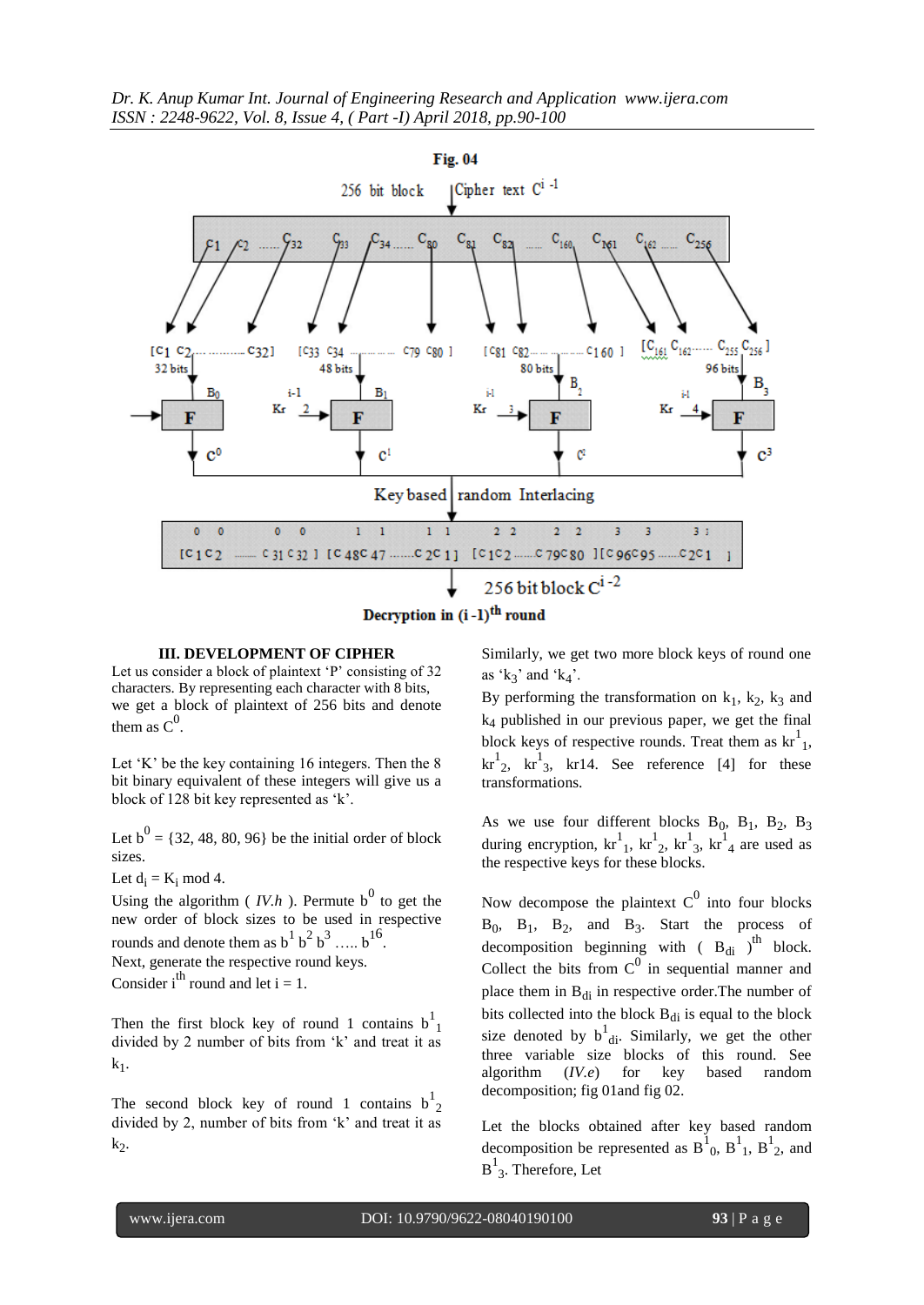*Dr. K. Anup Kumar Int. Journal of Engineering Research and Application www.ijera.com ISSN : 2248-9622, Vol. 8, Issue 4, ( Part -I) April 2018, pp.90-100*

 $B^{m+1}$ <sub>i</sub> =  $\leftarrow C^m$   $\rightarrow$  Here, 'm' indicates the round after which decomposition is performed, 'i' indicates the block number;

 $i = 0$  to 3 and  $\leftarrow C^{m} \rightarrow$  indicates key based random decomposition.

Encryption in the  $n^{\text{th}}$  round is done in the following way.

 $c^{n}$ <sub>i</sub> = F<sub>kr</sub><sup>n</sup><sub>i+1</sub> (B<sup>n</sup><sub>i</sub>);

 $i = 0$  to 3 indicates i<sup>th</sup> block.

 $F'$  indicates encryption and  $kr_{i+1}^{n}$  indicates the round key for 'n<sup>th</sup>, round on i<sup>th</sup> block and  $n = m+1$ . Next, we perform the process of interlacing after encryption.

After encryption in  $n^{\text{th}}$  round, we get cipher text as four blocks  $c^n_0$ ,  $c^n_1$ ,  $c^n_2$ ,  $c^n_3$ .

Combine the four blocks  $c^n_0$ ,  $c^n_1$ ,  $c^n_2$ ,  $c^n_3$  to get the 256 bit

intermediate block cipher.

 $C^n = > c^n_i < ;$ 

Here  $i = 0$  to 3, indicates the cipher block.  $n = 1$  to 16.

Indicates the round after which interlacing is performed.

 $> c^n$ <sub>i</sub> <, represents interlacing. See Fig 01, Fig 02 and algorithm (*IV.c*) for interlacing during encryption. Similarly, by following the steps of Fig 01, Fig 02 and algorithm (*IV.a*). We get the final cipher  $C^{16}$  after encryption of 16 rounds. Similarly, during decryption, the receiver follows the steps of Fig 03, fig 04 and algorithm (*IV.b*) for sixteen rounds to get back the original plaintext.

#### **IV. ALGORITHMS**

#### *a) Algorithm for Encryption.*

Let K be an array containing 16 integers.

Let d<sub>i</sub> be an array containing 16 numbers. Such that,  $d_i = K_i \text{ mod } 4$  such that,  $d_i = \{ 0, 1, 2, 3 \}.$ 

BEGIN  $C^0 = P$  // initialize 256 bits plaintext for  $i = 1$  to 16 **{** for  $i = 1$  to  $\begin{array}{lll} \{ & \text{B}^{i-1}{}_{j-1} = \leftarrow \text{C}^{i-1} \rightarrow \mathbb{Z} \text{ (} \text{Key based random}) \end{array}$ } Decomposition for  $j = 0$  to 3 {  $c^{j} = F_{kr}^{i}{}_{j+1} (B^{i-1}{}_{j}$ // Encryption **}**

$$
\begin{array}{ccc}\n\text{for } j = 0 \text{ to} & 3 \\
\{\n\begin{array}{ccc}\nc^{i} & \Rightarrow c^{j} < \\
\end{array}\n\}\n\end{array}\n\quad \text{[Interlace]}
$$

END

#### *b) Algorithm for Decryption*

 $C^{16}$  = cipher text  $//$  initialize 256 bits cipher text BEGIN for  $i = 16$  to 1 **{** for  $j = 0$  to {  $B^{i}$  *j* = <  $C^{i}$ > } // Decompose

for 
$$
j = 0
$$
 to  $3$   
\n ${c^i j = F_{kr} j+1 (B^i j) \t // Deryption }$   
\nfor  $j = 0$  to  $3$   
\n ${C^{i-1}} = \rightarrow c^j \leftarrow \t // Key based random Interlacing. }$ 

#### END

**}**

#### *c) Algorithm for Interlacing during Encryption*

$$
> \mathbf{c}^{\mathbf{i}}j <
$$

BEGIN

$$
p = 0
$$
  
s = d<sub>i</sub>  
While ( s is not equal to j)  
{ $p = p + b$ <sup>i</sup><sub>s</sub>  
s = ( s + 1 ) mod 4

}

for 
$$
n = 1
$$
 to  $b_j^i$   
{ $C^i [p+n] = c^i j[n]$ 

**}**

END

*d) Algorithm for Decomposition during Decryption*  $\langle C^i \rangle$  // during i<sup>th</sup> round

#### BEGIN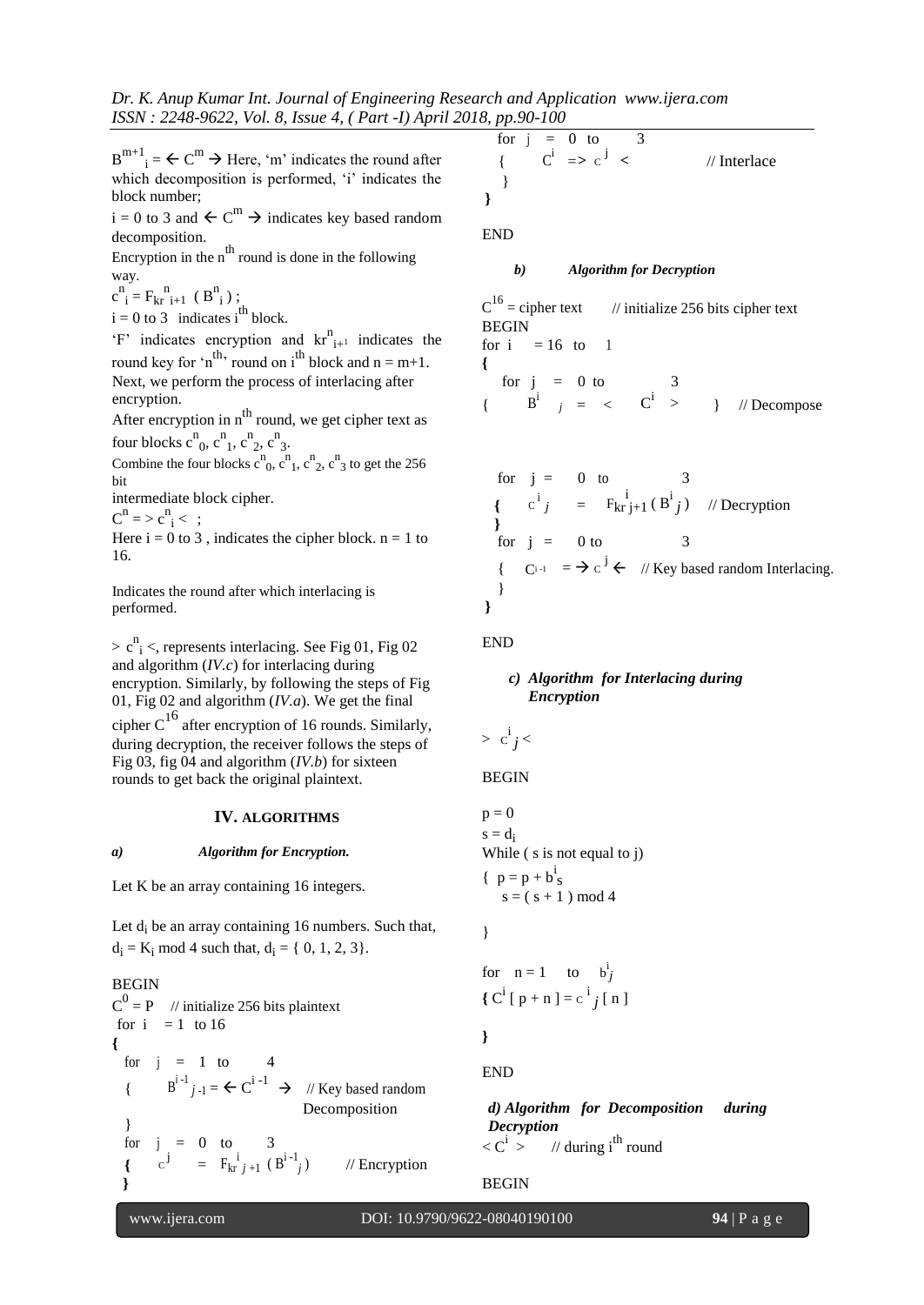```
p = 0for j = 0 to 3
{
   for n = 1 to b^i_j{B<sup>i</sup><sub>j</sub>[n] = C<sup>i</sup>[p + n]
   }
   p = p+nEND
   e) Algorithm for Key based random 
       Decomposition during Encryption.
\leftarrow C<sup>i-1</sup> \rightarrow // during i<sup>th</sup> round
BEGIN
t = 0 p = 0 s = d_iWhile ( t is not equal to j) {p=p+b\frac{1}{s}}s = (s + 1) \mod 4}
j = d_iif ( (K_i \mod 2) = 0 ) { order = 0}
else
{ order = 1\vert // 1: R \rightarrow L and 0: L \rightarrow R order
for m = 1 to 4
{
        if ( order = = = 0
       \{ for n = 1to b^i<sub>j</sub>
             \left\{\right. B<sup>i</sup>
                     j [n] = C^{i-1}[p + n]}
             p = p + nj = (j + 1) \mod 4}
        else
         { for n = b^i_j to 1
             {
                  B^{i}j [n] = C^{i-1}[p + n]}
         p = p + b^i_jj = (j + 1) \mod 4}
                                                                     }
                                                                     END
                                                                             f) Algorithm for Key based random 
                                                                                   Interlacing during Decryption
                                                                      \rightarrow c<sup>j</sup> \leftarrow// during i<sup>th</sup> round
                                                                     BEGIN
                                                                     p = 0s = d_iWhile ( s is not equal to j)
                                                                      {p = p + b^i<sub>S</sub>
                                                                          s = (s + 1) \mod 4}
                                                                     if ( ( K_i mod 2 ) = = 0 )
                                                                     \{ order = 0}
                                                                     else
                                                                     { order = 1\{ \mid \text{if } R \to L \text{ and } 0: L \to R \} order
                                                                     if ( order = = \theta )
                                                                     {
                                                                         for n = 1 to
                                                                                                 i
                                                                                                 j
                                                                         {
C^{i-1} [ p + n ] = c^{i}_{j}[n]
                                                                         }
                                                                     }
                                                                     else
                                                                      { for n = 1 to b_j^j{C^{i-1}[p + b^i j - (n-1)] = c^i j [n]}
                                                                      }
                                                                     END
                                                                            g) Algorithm for Key generation of Variable 
                                                                                  sizes for respective blocks in different 
                                                                                  rounds.
                                                                      kri
j
```
www.ijera.com DOI: 10.9790/9622-08040190100 **95** | P a g e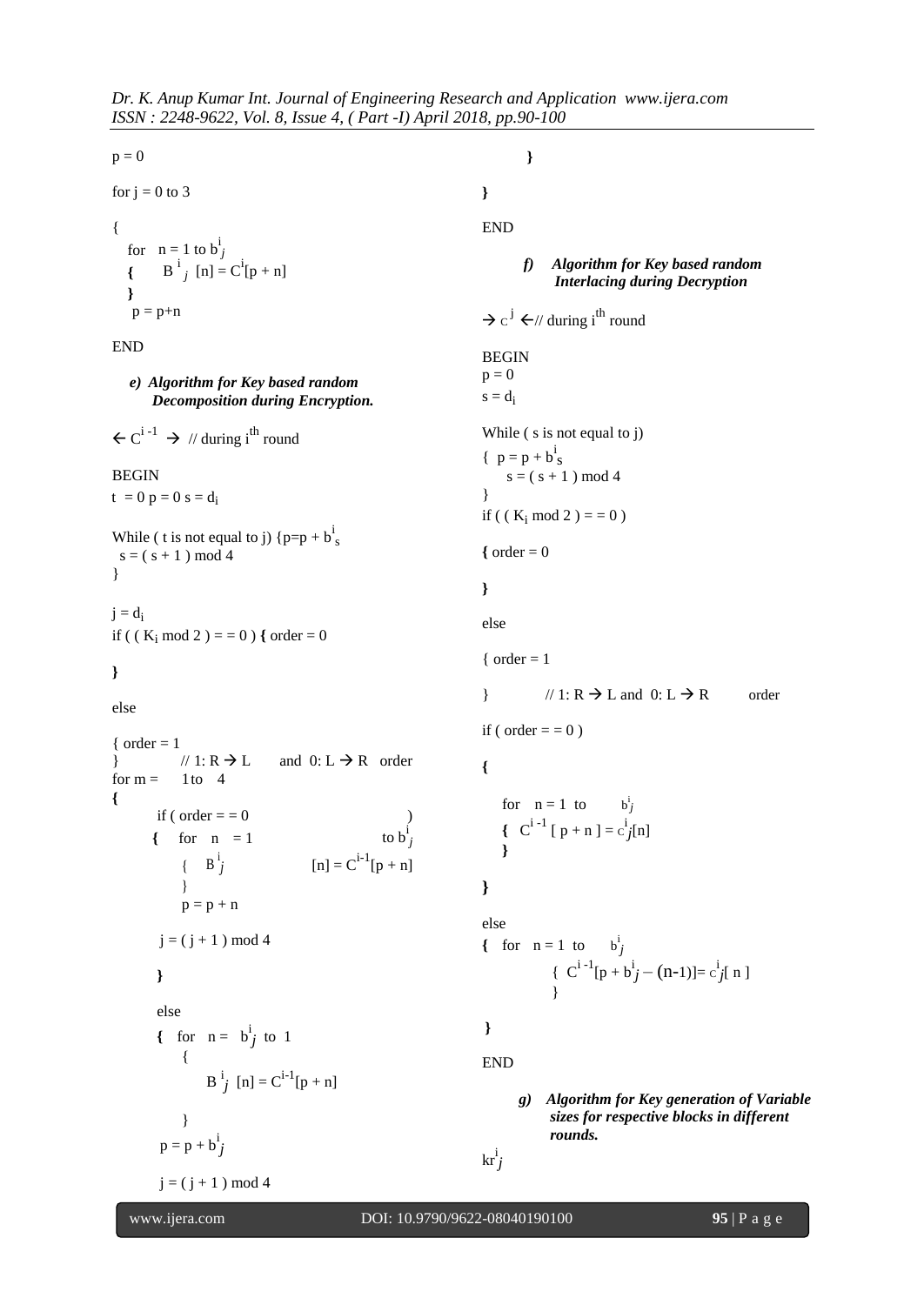*Dr. K. Anup Kumar Int. Journal of Engineering Research and Application www.ijera.com ISSN : 2248-9622, Vol. 8, Issue 4, ( Part -I) April 2018, pp.90-100* **BEGIN** 

for  $i = 1$  to 16

 ${ p = 1 }$ Left shift  $(k^{i-1})$ 

> $k^i$  <=Permute ( $k^{i-1}$ ,  $d_i$ ) // permutations used are published in our previous papers. see reference[4]

for  $j = 1$  to 4 { for  $n = 1$  to  $(b_j^i)/2$ {  $\operatorname{kr}^{\mathrm{i}}_{\mathcal{J}}[n] = \mathrm{k}[p]$  $p = p + 1$ } } }

END

#### *h) Algorithm for generating Variable block sizes for corresponding rounds.*

Let  $b^0 = \{32, 48, 80, 96\}$  be the initial order of block sizes. By permuting this block size order in respective rounds, we get the random block size orders for corresponding sixteen rounds.

Let the order of variable block sizes obtained through this process be,

 $b^1$  = {32,48,80,96},  $b^2$  = {96,80,48,32},  $b^3$  =  $\{80,32,48,96\}, b^4 = \{96,48,32,80\}, b^5 = \{32,96,80,48\},$  $b^6 = \{48, 80, 96, 32\}, b^7 = \{80, 32, 96, 48\}, b^8 =$  $\{48,96,32,80\},\,$  b<sup>9</sup> =  $\{32,96,48,80\},\,$  b<sup>10</sup> =  ${96,32,80,48}$ ,  $b^{11} = {32,48,96,80}$ ,  $b^{12} = {48,32,80,96}$ ,  $b^{13}$  = {80,96,48,32}, $b^{14}$  = {48,32,96,80},  $b^{15}$  = {32,48,80,96},  $b^{16}$  = {80, 32, 48, 96}.

#### BEGIN

```
for i = 1 to 16
{
 b^i <= Permute (b^{i-1}, d<sub>i</sub>)
```




י

}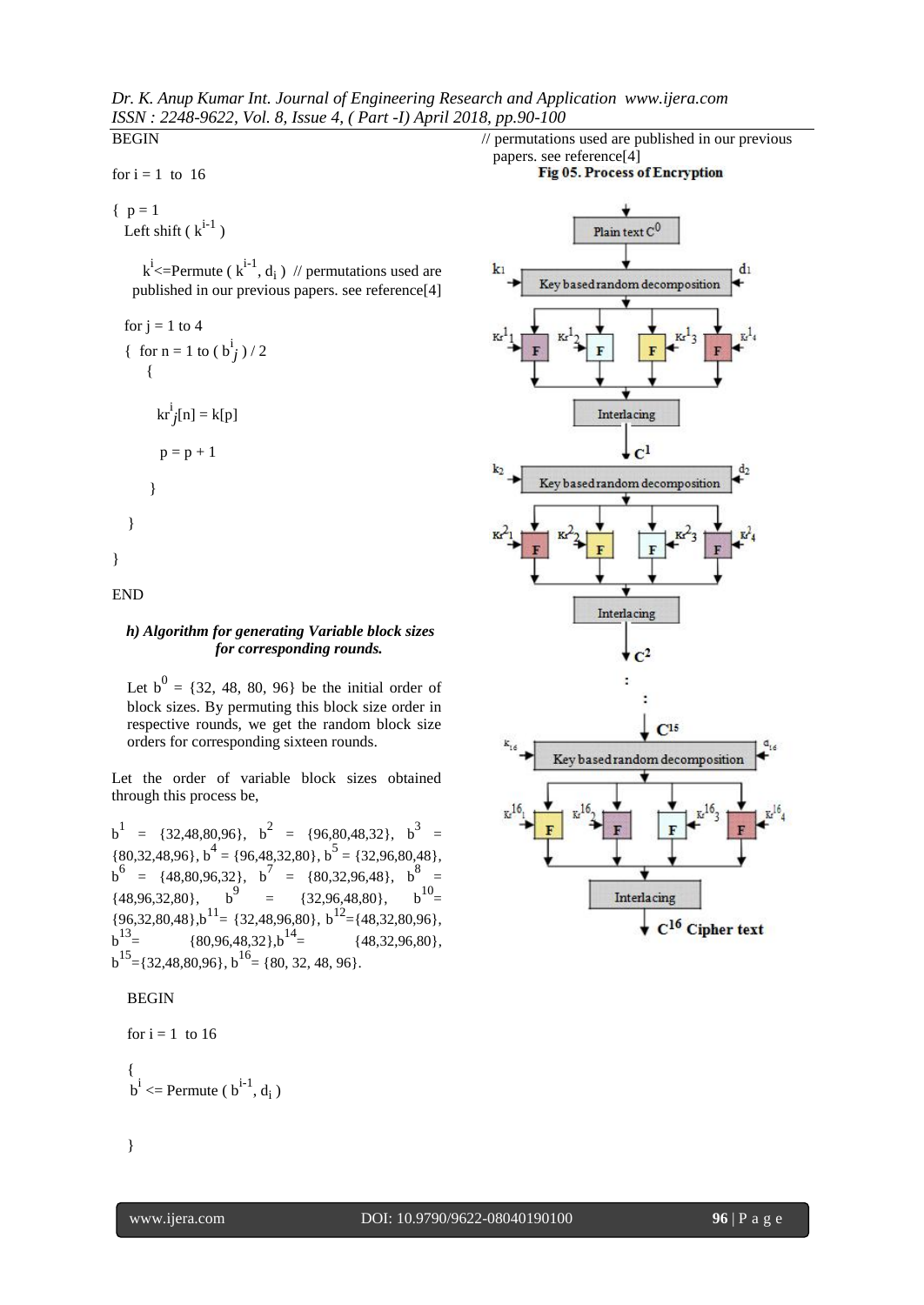*Dr. K. Anup Kumar Int. Journal of Engineering Research and Application www.ijera.com ISSN : 2248-9622, Vol. 8, Issue 4, ( Part -I) April 2018, pp.90-100*

#### Fig 06. Process of Decryption



#### **V. ILLUSTRATION OF CIPHER**

Consider the plaintext

 $P = {transfer energy from one to many}.$ 

Let the key be  $K = \{Do \text{ u like it sir}\}.$ 

Let the 8 bit binary representation of plaintext P be 011101000111001001100001011011100111001101 100110

011001010111001000100000011001010110111001 100101

011100100110011101111001001000000110011001 110010

011011110110110100100000011011110110111001 100101

001000000111010001101111001000000110110101 100001 0110111001111001.

Let the 8 bit binary representation of key  $k$ ' be 010001000110111100100000011101010010000001 101100 011010010110101101100101001000000110100101 110100 00100000011100110110100101110010.

Initialize the plaintext  $C^0 = P$ . Let  $d_i = K_i \text{ mod } 4$ 

We get  $d_1 = 0$ , this indicates that key based random decomposition begins with  $B_{0}^{1}$  in first round. As  $K_{1}$ is an even number, the order for  $B_{0}^{1}$  is from left to right, order for  $B^1_{1}$  is from right to left, and order for  $B^1_2$  is from left to right and right to left for  $B^1_3$ .

Let the initial order of variable block sizes be denoted as  $b^0 = \{32, 48, 80, 96 \}$ .

Now permute the order of variable block sizes in first round. Let the new order of variable block sizes in first round be denoted as  $b^1 = \{96, 32, 48, 80\}.$ 

As we use four different blocks  $B_0$ ,  $B_1$ ,  $B_2$ ,  $B_3$  of variable block sizes for encryption,  $B_0$  contains 96 bits,  $B_1$  contains 32 bits,  $B_2$  contains 48 bits, and  $B_3$ contains 80 bits. Use algorithm (*IV.e*) to get these four blocks. Also see Fig.01.

B 1 <sup>0</sup>={0111010001110010011000010110111001110 011011

001100110010101110010001000000110010101101 110011 00101}

 $B_1^1$  = {00000100100111101110011001001110}  $B^{1}_{2}$ ={0110011001110010011011110110110100100 000011

```
01111}
```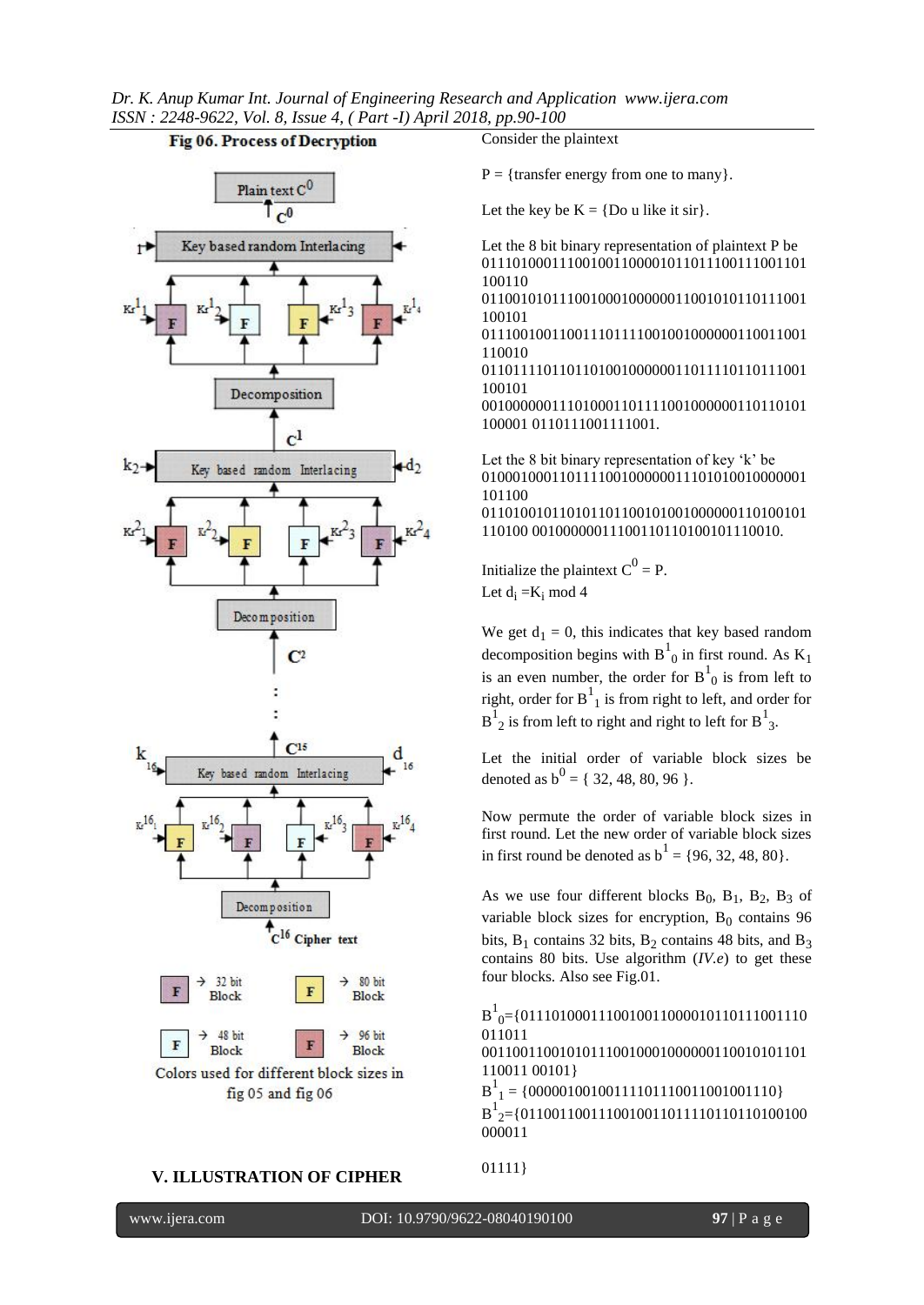*Dr. K. Anup Kumar Int. Journal of Engineering Research and Application www.ijera.com ISSN : 2248-9622, Vol. 8, Issue 4, ( Part -I) April 2018, pp.90-100*

| $B1$ <sub>3</sub> = {1001111001110110100001101011011000000<br>100111 | 010111   |
|----------------------------------------------------------------------|----------|
|                                                                      | 10001111 |
|                                                                      |          |

#### 1011000101110000001001010011001110110}

Now, Permute the bits in key 'k' by using the random key based permutations published in our previous paper. See reference [4].

Let the key ' k' be divided into four blocks of variable sizes used as round keys  $\text{kr}^1_1$ ,  $\text{kr}^1_2$ ,  $\text{kr}^1_3$ ,  $\text{kr}_{4}^{1}$  for blocks  $B_{0}$ ,  $B_{1}$ ,  $B_{2}$ ,  $B_{3}$  respectively. See algorithm (*IV.g*).

Now, we encrypt these four blocks with their respective round keys with the help of round function 'F'. Key based random permutations and key based random substitutions used in a round are similar to the one we derived in our previous paper published. See reference [4].

Let the corresponding cipher blocks obtained after first round

be  $c^1_0$ ,  $c^1_1$ ,  $c^1_2$ ,  $c^1_3$ .

 $c^{1}_{0}$ ={011001100110010101111001000100000011001 011000

010100010101101101101100100001000001000001 001001 1110}

 $c_{1}^{1}$  = {111001100100111010011001110110}

c 1 2={1000101000101011110100001001001000100100 0000 0110}\

c 1 3={0010000001110100000101010001111110110110 0000 010011110110101010000001010001110000}

We get the 256 bit cipher block  $C^1$  after first round by applying interlacing described in Fig.01and Fig.02. See algorithm (*IV.c*).

 $C^1$  = {01100110011001010111001000100000011001 011000

010100010101101101100100001000001000001 001001

111011100110010011101010011001110110100010 100010

101111010000100100100010010000000110001000 000111

010000010101000111111011011000000100111101 101010 10000001010001110000.

Similarly, we continue the encryption process up to 16 rounds and we get the final cipher as

 $C^{16}$ ={1000111100100011101111000010010011100 111101

001000111011111000111101100111101011001011

```
0110011010111010110101110101110
011000
```
100001011011110011010011001100011011100001 010011

111101000011101000110110010001100011000101 101100 000110000011001100111}

In order to decrypt the cipher text, we follow the transformations described in Fig.03 and Fig.04 for sixteen rounds and use algorithm (*IV.b*). Thus, we get back the required original plaintext.

#### **VI. CRYPTANALYSIS**

To asses the strength of our encryption algorithms, we analyze the following aspects.

- Why brute force attack is not possible on our cipher?
- Why known plaintext attack is not possible on our cipher? And how can variable block sizes counter attack known plaintext attack?
- How variable block can sizes counter attack brute force attack?
- How is the avalanche effect when variable block sizes are introduced in feistel cipher?

#### *a) Brute force attack*

According to brute force attack, if key space is small, then one can test all possible combinations of keys on encryption-decryption algorithms in a definite time which is acceptable to break the cipher. Therefore, key space should be large enough so that testing of all possible key combinations will take lot of time which is not acceptable in breaking a cipher.

As we have used 128 bit key in each round, the key space is

$$
2^{128} \approx (2^{10})^{13} \approx (10^3)^{13} \approx 10^{39}
$$

Let us assume testing of one key on a computer takes 1 nano second. Then testing of  $10^{39}$ keys will take  $[(10^{39})/(10^9 \times 60 \times 60 \times 24 \times 365)]$ ] years. Since one cannot spend so much time in breaking the cipher, brute force attack is not possible on our algorithm.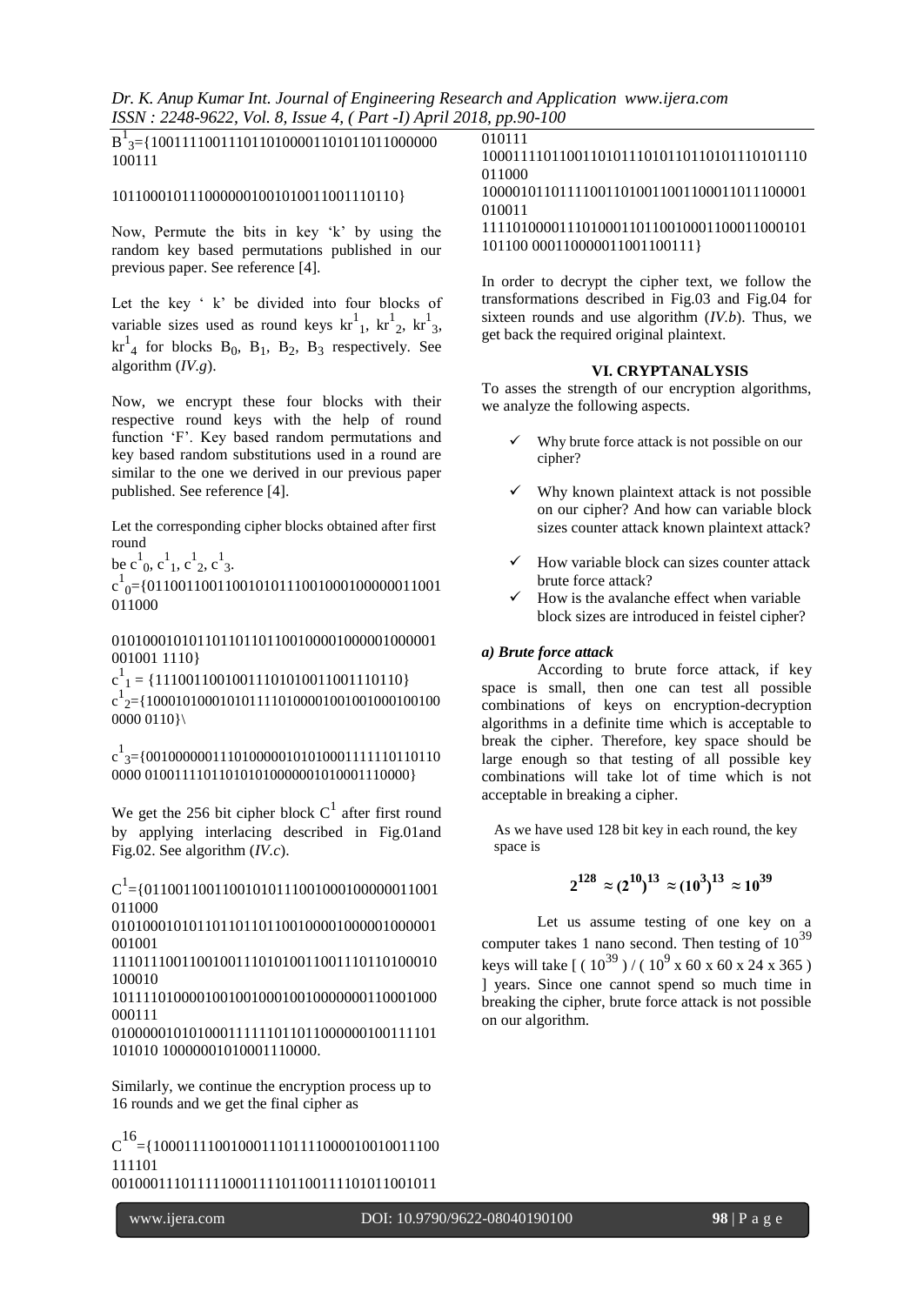#### *b) Known Plaintext attack*

According to known plaintext attack, if enough number of plaintext – cipher text pairs are available then, one can understand the transformation used in developing the cipher. Our classical feistel cipher with fixed block sizes is prone to known plaintext attack due to the linearity that exists in transformations during encryption. Since we have used variable block sizes in every round, we have restricted the bits to get into different random blocks of different sizes basing upon the key and the round. Through this process, we have introduced a high degree of nonlinearity in our encryption algorithm. Due to this, more confusion and diffusion is added in the cipher. Thus, known plaintext attack is not possible on our algorithm as an attacker is clueless about the number of bits used in different blocks in different rounds. Therefore, bits permuted, XOR'ed and entering into substitution boxes are not clear to the crypt analyzer.

#### **c) How variable block sizes counter attack the brute force attack?**

During encryption, in every round, we have used the variable block sizes  $b^i = \{32, 48, 80, 96\}$  that means, in every round  $4! = 24$  different block size orders are possible. Similarly, in two rounds 4! x 4!  $= 24$  x 24 = 576 different block size orders are possible. Therefore, in sixteen rounds, the number of block size orders that are possible is

4! x 4! x 4!............. x 4!(sixteen times)

This is equal to

12116574790945106558976 **≈** (10)<sup>22</sup>

Therefore, if one follows the brute force attack and tries to guess the block sizes in various rounds. They have to test  $(10)^{22}$  possibilities. If testing takes 1 nano second for a single possibility on a computer, one would spend time equal to  $(10)^{22} / [10^9 * 60 *$  $60 * 24 * 365$  ] years, to understand the exact block size order. Therefore brute force attack is not possible in this case also.

#### *d) Avalanche effect*

According to avalanche effect, for a plaintext P, if  $C^1$  is an equivalent cipher then by keeping the key constant, if there is one bit change in plaintext P and we get an equivalent cipher as  $\overline{C}^2$ . Then the strength of the cipher is good if  $C^1$  and  $C^2$  differ by around 50% of the bits. Similarly, the algorithm can be tested for a one bit change in key. Let the plaintext be

 $P = {transfer energy from one to many}.$ 

Let the key  $K = \{Do \text{ u like it sir}\}\$ 

Then by following the process of encryption described in algorithm () and in Fig 01 and Fig 02. We get the following cipher after 16 rounds as

 $_{1}C^{16}$  = {10001111100100011101111100001001001110 011110

100100011101111100011110110011110101100101 101011

110001111011001101011101011011010111010111 001100

010000101101111001101001100110001101110000 101001

111110100001110100011011001000110001100010 110110

0000110000011001100111}

Now, Let us change the plaintext by one bit. This can be done by changing the first letter in plaintext from 't' to 's' as the ASCII values of 't' and 's' differ by one. Keep the key as constant.

We get the new cipher text for this new plaintext after 16 rounds of encryption as

 $_{2}C^{16}$  = {00101100100100111111011111010111111100 101110

100001110111111010101010111010011111001100 100100

110001111101111011110011110000101010101000 010110

#### 010010011011001010011001101001110111011110 111111

#### 011111101000100100011001110011101001100010 010000

#### 0101001110001011100110}

From  $1^{\text{C}}$  and  $2^{\text{C}}$  we find that 120 bits differ out of 256 bits. Since around 50% of the bits differ in corresponding ciphers for a one bit change in plaintext; we say that the strength of the cipher is good when variable block sizes are used.

Now let us keep the plaintext as constant and change the key by one bit. This can be accomplished by changing the key character from  $\Delta$  to  $\widehat{E}$  as their ASCII values differ by one bit. Let the corresponding cipher obtained after 16 rounds of encryption be

 $3C^{16}$  = {110000000000010101000011110110000100 010001